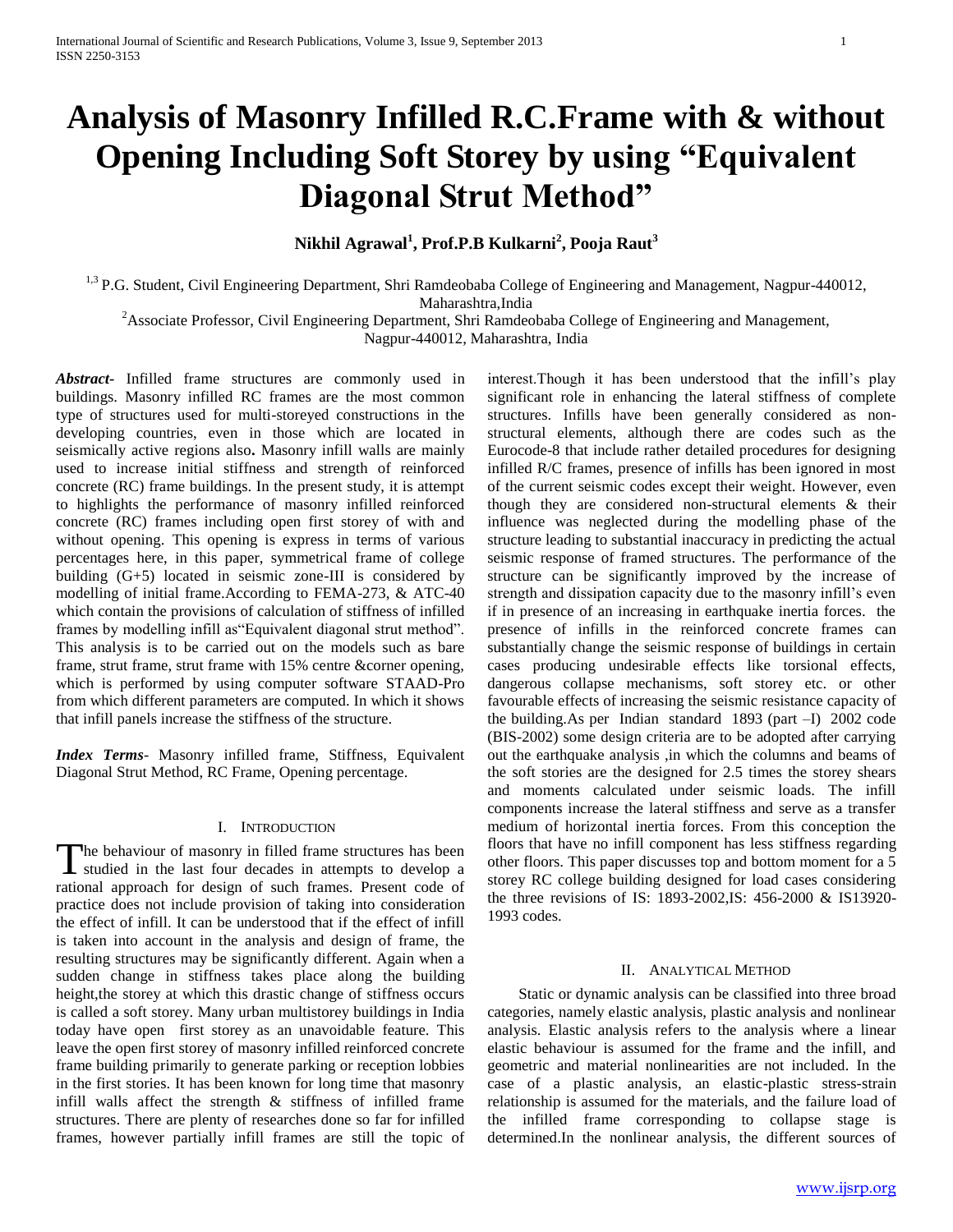nonlinearity are included, and the response of the structure is traced in the entire loading range, from precracking to collapse. For most applications, codes of practice recommend an elastic analysis, because of the inherent complexity of a nonlinear analysis. The different models available for the elastic analysis of infilled frames can be classified into four groups based on their complexity. They are the stress function method, the equivalent diagonal strut method, the equivalent frame method and the finite element method.

### III. EQUIVALENT DIAGONAL STRUT METHODS

| Type of structure     | COLLEGE BUILDING (G+5)                |
|-----------------------|---------------------------------------|
| <b>ZONE</b>           | Ш                                     |
| <b>FOUNDATION</b>     | 1 <sub>M</sub>                        |
| LEVEL<br>TO.          |                                       |
| <b>GROUND LEVEL</b>   |                                       |
| <b>FLOOR TO FLOOR</b> | 4M                                    |
| <b>HEIGHT</b>         |                                       |
| EXTERNAL WALL         | 230 MM                                |
| <b>INTERNAL WALL</b>  | 230 MM                                |
| LIVE LOAD             | 5 KN/ $M^2$                           |
| <b>MATERIAL</b>       | M <sub>20</sub> AND Fe <sub>415</sub> |
| SEISMIC               | EQUIVALENT STATIC METHOD              |
| <b>ANALYSIS</b>       | (IS 1893)                             |
|                       | (Part I) - 2002)                      |
| <b>SIZE OF COLUMN</b> | $C1 = 300X700$                        |
|                       | $C2 = 400X750$                        |
| <b>SIZE OF BEAM</b>   | $B1 = 300X500$                        |
|                       | B2=300X400                            |
| <b>DEPTH OF SLAB</b>  | 140 MM                                |
| <b>DESIGN</b>         | LIMIT STATE METHOD                    |
| <b>PHILOSOPHY</b>     | CONFORMING (IS 456-2000)              |
| <b>DUCTILE</b>        | IS 13920-1993                         |
| <b>DETAILING CODE</b> |                                       |

 The simplest equivalent strut model includes a single pinjointed strut. Holmes who replaced the infill by an equivalent pin-jointed diagonal strut made of the same material and having the same thickness as the infill panel suggest a width defined by,  $\frac{1}{3}$  …………….. (3.3.1)

 Paulay and Priestley [32] suggested the width of equivalent strut as,

 $w = 0.25d$ ……………. (3.3.2)

Where,

 $d = Diagonal length of infill panel$ 

 $w =$  Depth of diagonal strut

 However, researchers later found that this model overestimates the actual stiffness of infilled frames and give upper bound values. Another model for masonry infill panels was proposed by Mainstone in 1971 where the cross sectional area of strut was calculated by considering the sectional properties of the

adjoining columns. The details of model are as shown in Fig. 4.2. The strut area *as* was given by the following equation..  $A_e$  = W t

$$
W=0.175~(\lambda~H)^{-0.4}~D
$$



**Fig.1 Brick Infill Panel as Equivalent Diagonal Strut**

$$
\mathsf{S} = \sqrt{4 \frac{\mathrm{E}_{\mathrm{i}} \, \mathrm{t} \, \mathrm{Sin}(2\theta)}{4 \, \mathrm{E}_{\mathrm{f}} \, \mathrm{I}_{\mathrm{e}} \, \mathrm{h}}}
$$

Where,

 $\overline{\phantom{a}}$ 

 $E_i$  = the modules of elasticity of the infill material, N/mm<sup>2</sup>

 $E_f$ = the modules of elasticity of the frame material, N/mm<sup>2</sup>

 $I_{c=}$  the moment of inertia of column, mm<sup>4</sup>

 $t =$  the thickness of infill, mm

 $H =$ the centre line height of frames

 $h =$  the height of infill

 $L =$ the centre line width of frames

 $l =$  the width of infill

 $D =$  the diagonal length of infill panel

 $\theta$  = the slope of infill diagonal to the horizontal.

**Infills frame with Opening:** Area of opening, A<sub>op</sub>is normalized with respect to area of infill panel, A<sub>infil</sub>and the ratio

is termed as opening percentage (%).<br>
Opening percentage (%)=  $\frac{\text{Area of opening (Aop)}}{\text{Area of infill(Ainfill)}}$ 

#### IV. ANALYSIS EXAMPLE

#### **STRUCTURAL DETAIL**

#### **Symmetrical View of Building**

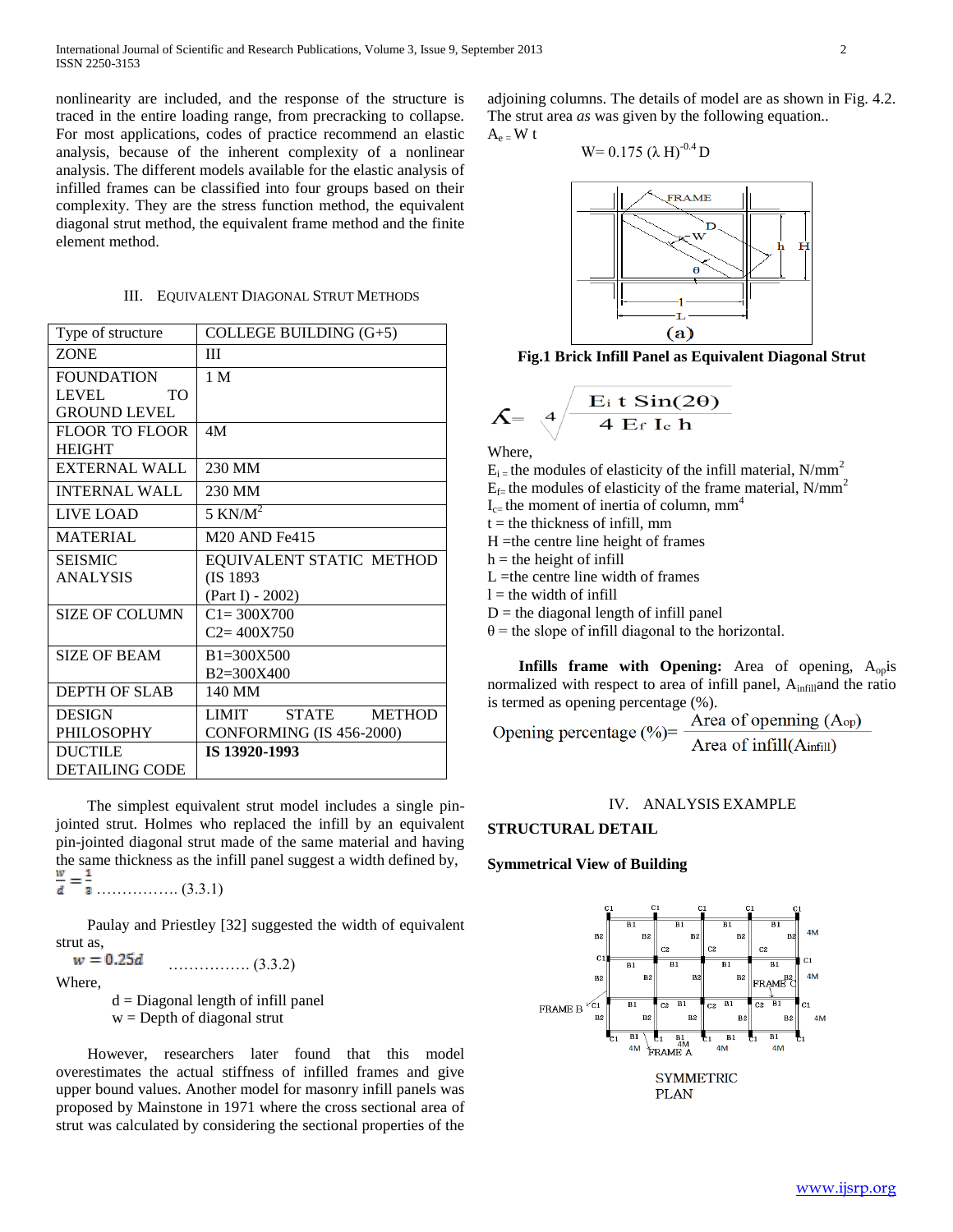The above mentioned frame has been designed by using STAAD-Pro software. For getting results some column has been selected for getting results and they are as column no.1,2the results shown in the form of

- $\div$  DEFLECTION
- AXIAL FORCE
- ❖ MOMENT
- AST

#### V. ANALYTICAL MODELS CONSIDERED

 1) Model I. Bare Frame (RC frame with infill Masonry,but effect of masonry infill not considered)

2) Model II. Open Ground Storey of Complete Strut Frame.

 3) Model III. Open Ground Storey of Strut Frame With 15% Centre Opening (RC Frame with Masonry Infill S.M.R.F. Frame)

 4) Model IV. Open Ground Storey of Strut Frame With 15% Corner Opening (RC Frame with Masonry Infill S.M.R.F. Frame)

#### VI. MATERIALS

#### **a)** C**oncrete**:

Concrete with following properties is considered for study.

- $\triangleright$  Characteristic compressive strength (fck) = 20 MPa
- $\triangleright$  Poissons Ratio = 0.3
- $\triangleright$  Density = 25 kN/m<sup>3</sup>
- Modulus of Elasticity (E) = 5000 x  $\sqrt{\text{fck}}$  = 22360.67 MPa

#### **b)Steel:**

Steel with following properties is considered for study.

- Yield Stress (fy)  $= 415 \text{ MPa}$
- Modulus of Elasticity (E) =  $2x10^5MPa$

#### **c)Masonry infill**

- Clay burnt brick, Class A, confined unreinforced masonry
- Compressive strength of Brick, fm = 10 MPa
- Modulus of Elasticity of masonry (Ei) = 550 x fm = 5500MPa
- Poissons Ratio  $= 0.15$

↘





**Fig6.2;MODEL II: WITH FULLY INFILLED FRAME**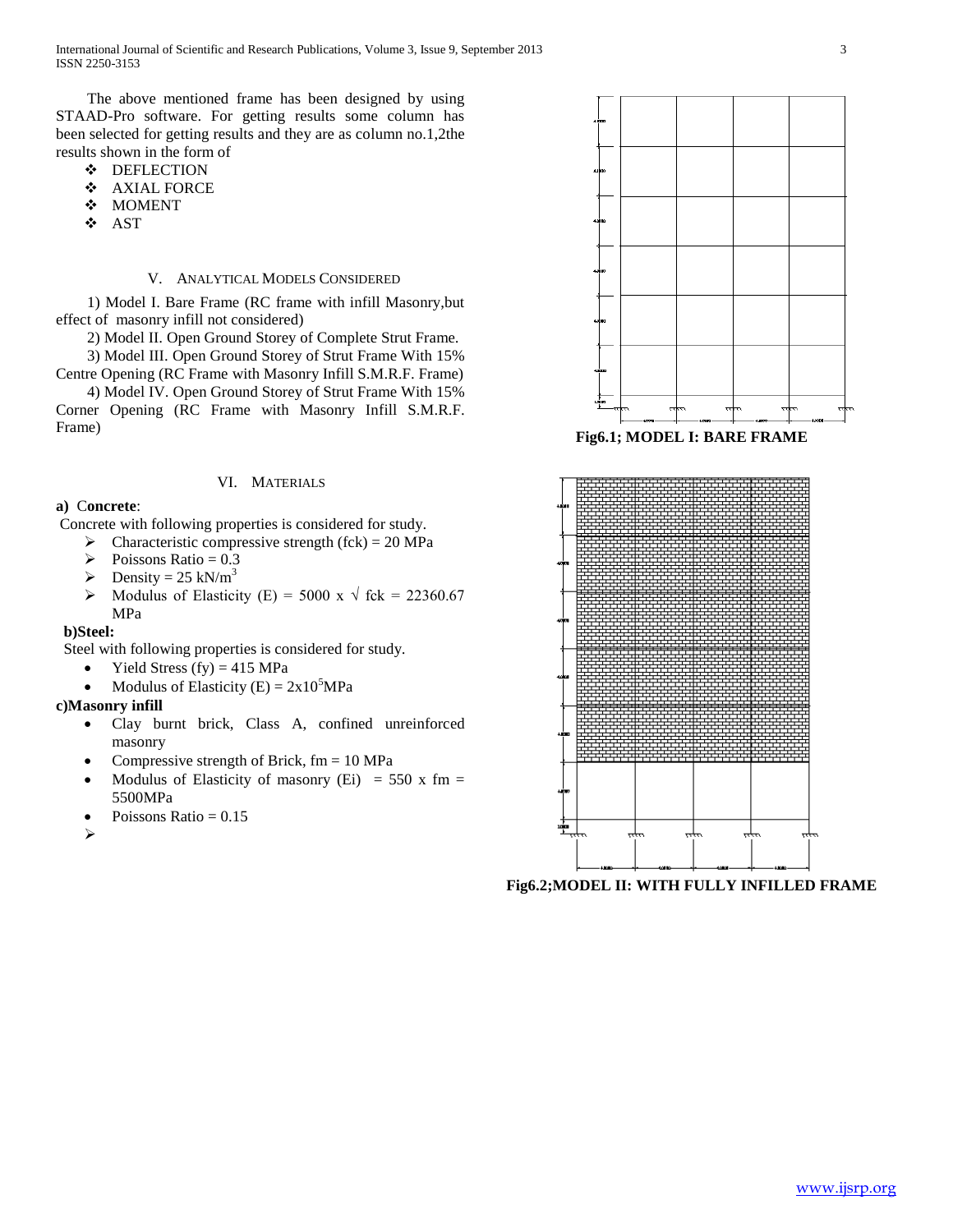

**Fig6.4; MODEL IV: INFILLED FRAME WITH CORNER OPENING**



**Fig6.5; EXAMPLE OF STRUT FRAME MODEL**

## VII. COMPARISON OF RESULTS

 Here, Comparison is done in between bare frame and centre and corner opening only**.** And it is shown with the help of graph.

## **GRAPH FOR STRUT FRAME WITH 15% CENTRE AND CORNER OPENING COLUMN-1(300X700)**

 On X-Axis there is a different parameter of Deflection, Moment, Axial Force;Area of steel and on Y-Axis Height of building is fixed in all cases.



**Fig7.1: Deflection in (mm) for column No.1**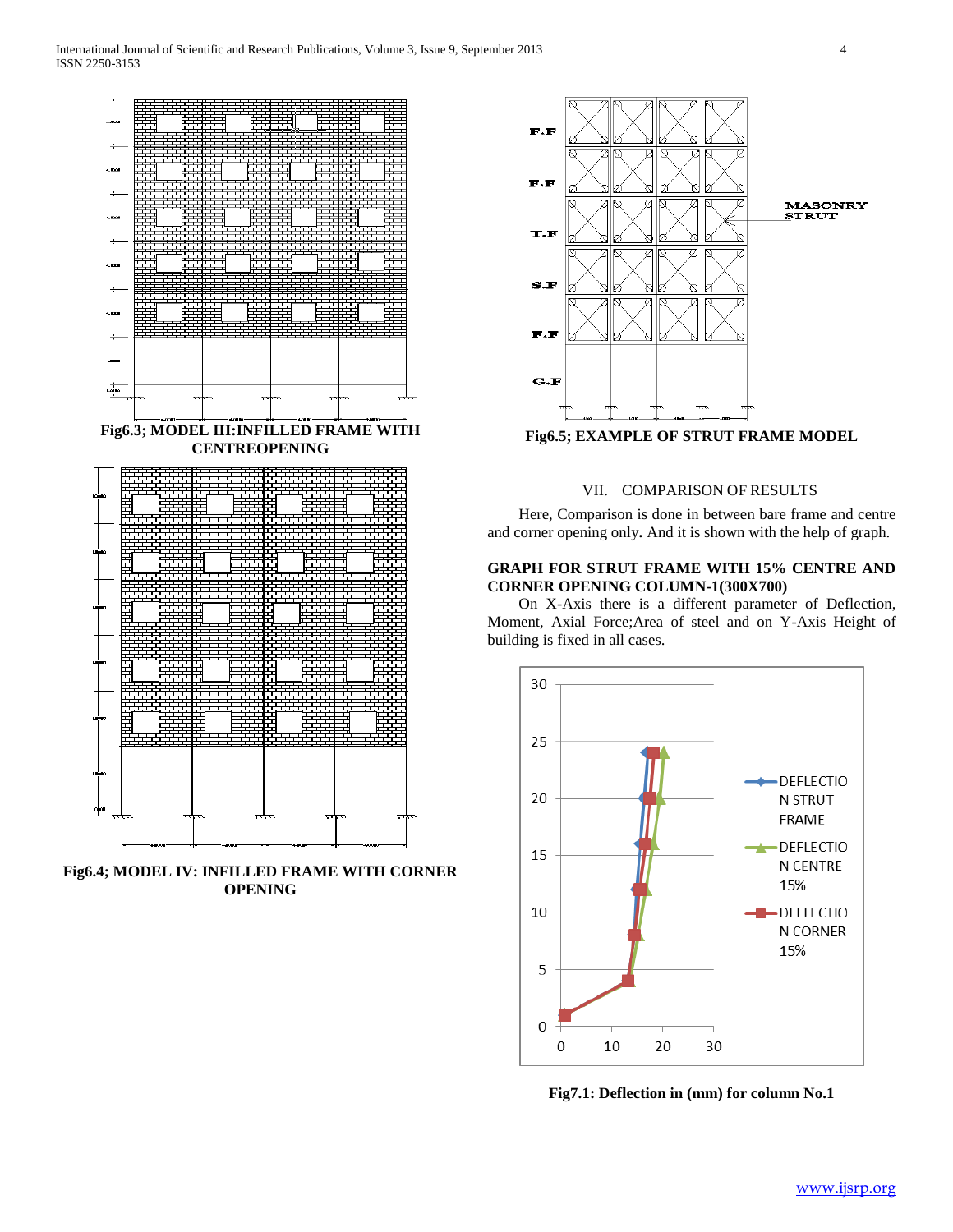

**Fig 7.2:Axial Force in (kN) for column No. 1**



**Fig7.3: B.M (Top) in (kN-M) for column No.1**



**Fig7.4:B.M (Bottom) in (kN-M) for column No.1**



**Fig7.5: Area of steel in (mm2) for column No.1**

## **GRAPH FOR STRUT FRAME WITH 15% CENTRE AND CORNER OPENING COLUMN-2(300X700)**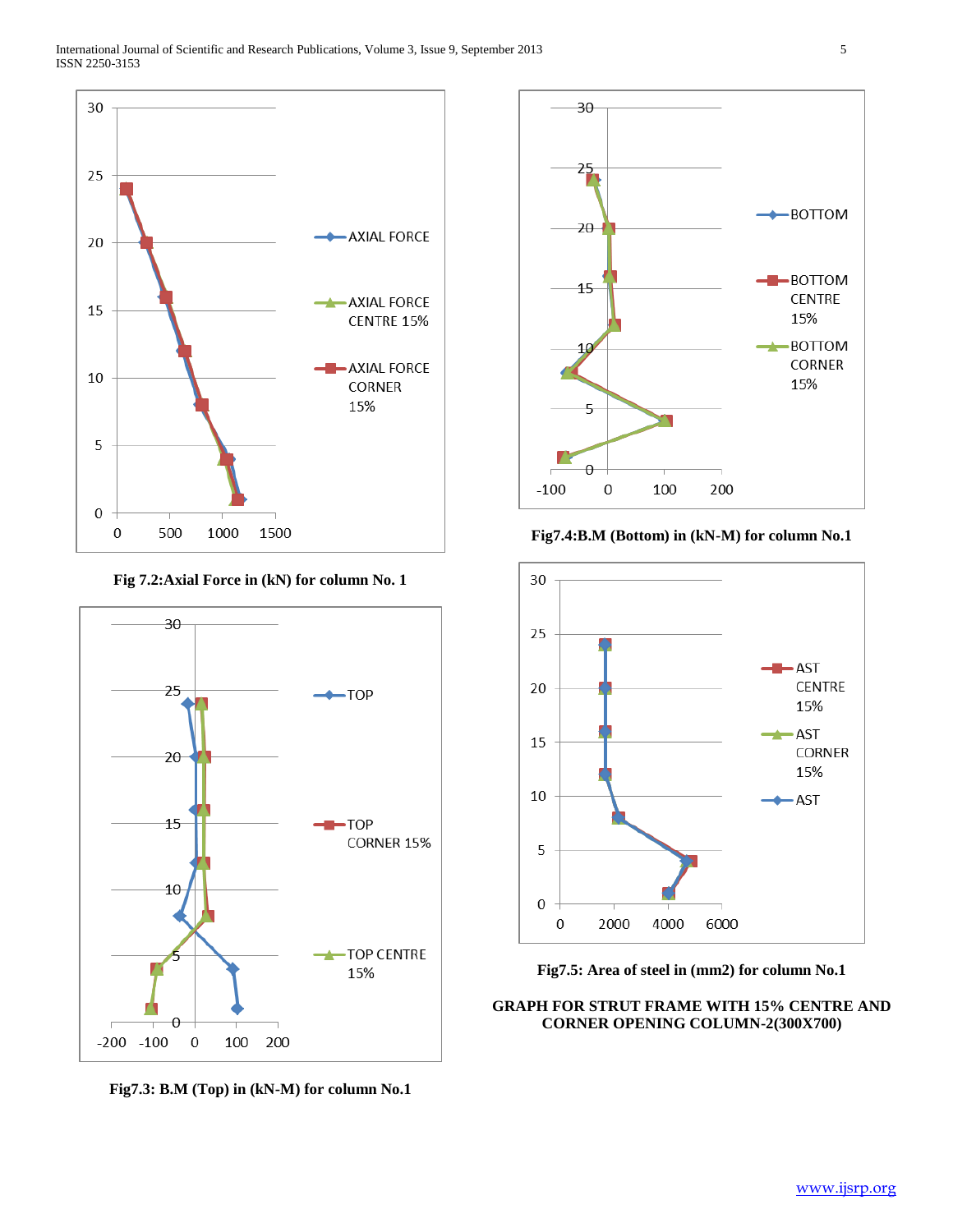

**Fig7.6:Deflection in (mm) for column No.2**



**Fig7.7: Axial Force in (kN) for column No.2**



**Fig 7.8:B.M (Top) in (kN-M) for column No. 2**



**Fig 7.9: B.M (Bottom) in (kN-M) for columnNo.2**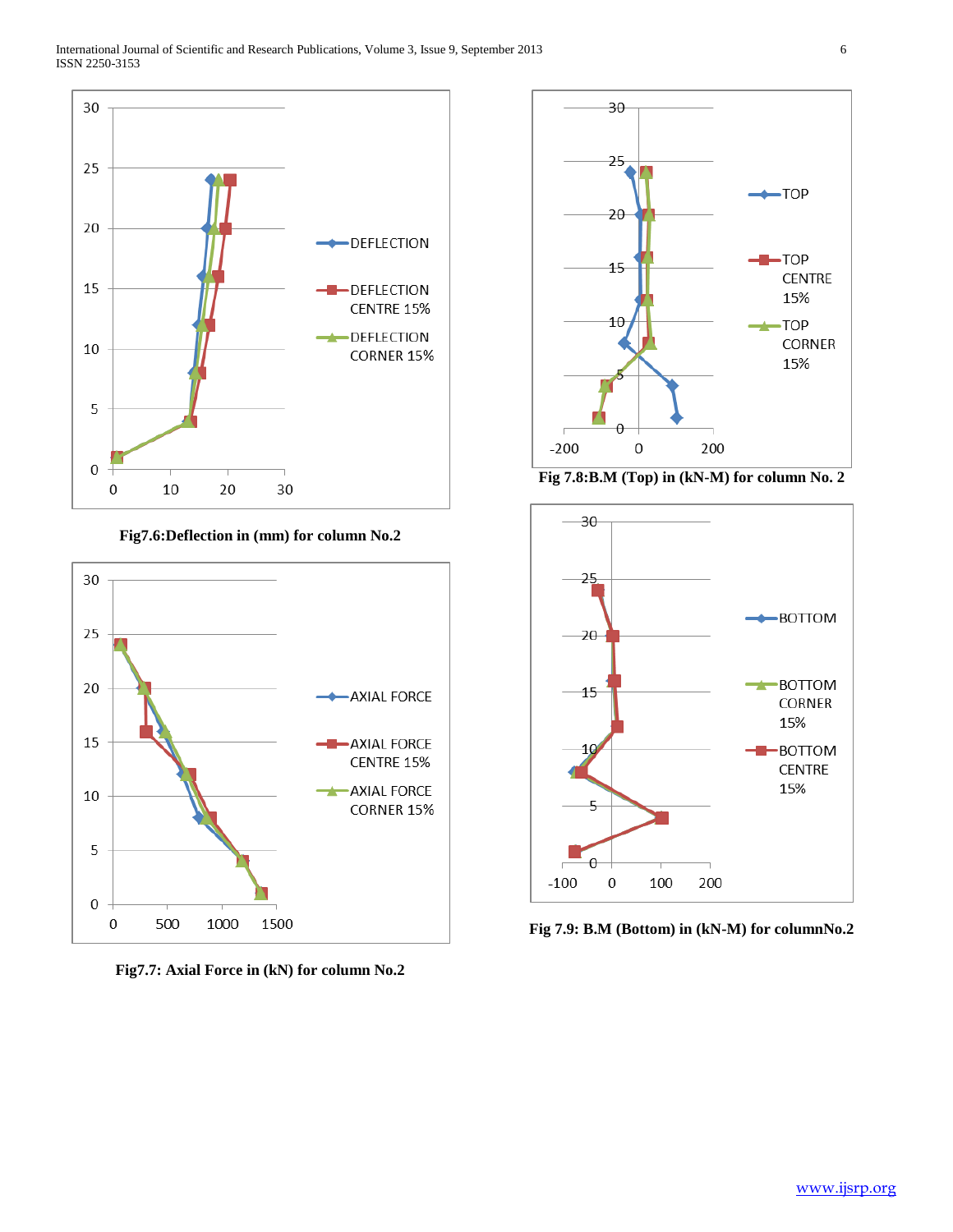

**Fig 7.10: Area of steel in (mm2) for column No.2**

#### VIII. CONCLUSION

- 1. Infill panels increase stiffness of the structure.
- 2. The Maximum Deflection in infilled frame for  $(G+5)$  with 15% centre opening is 21.05 mm and 18.44mm in 15% corner opening. Thus the deflection in centre opening is more than the corner opening.
- 3. Axial force in case of strut frame is 2159.40 KN and in Infilled Frame with 15% centre opening is2217.03kN.because of infill wall effect, there is drastic decrease in the value of axial force in column.
- 4. The Maximum Deflection in bare frame for (G+5) is 105.05 mm and infilled frame with 15% centre opening is 21.05mm. Thus the deflection in bare frame is more than the infilled frame.
- 5. The increase in the opening percentage leads to a decrease on the lateral stiffness of infilled frame.
- 6. From this present result it shows that, deflection is very large in case of bare frame as compare to that of infill frame with opening. If the effect of infill wall is considered then the deflection has reduced drastically. And also deflection is more at last storey because earthquake force acting on it more effectively.
- 7. In columns, without considering infill wall effects the value of, B.M and Ast are maximum above 1m height because of soft storey present.
- 8. Deflection in case of centre opening is large compare to corner opening.

#### REFERENCES

[1] Luis Decanini, FabrizioMollaioli, Andrea mura, Rodolfo Saragoni "SEISMIC PERFORMANCE OF MASONRY INFILLED R/C FRAMES" 13th World Conference on Earthquake Engineering Vancouver, B.C., Canada August 1-6, 2004

- [2] SiamakSattar and Abbie B. Liel "SEISMIC PERFORMANCE OF REINFORCED CONCRETE FRAME STRUCTURES WITH AND WITHOUT MASONRY INFILL WALLS"
- [3] Vintzeliou E. &Tassios T.P. "SEISMIC BEHAVIOUR AND DESIGN OF INFILLED RC FRAMES", International Jornal of Earthquake engineering seismology Vol III, n.2,1989,pp. 22-28
- [4] Liauw T.C., "An Aproximate Methods Of Analysis for infilled frames with or without opening". Building Science, vol.7, 1972, pp. 233-238
- [5] Maistone R.J. "Supplement Note on the stiffness and Strength of infilled frames" Current paper C.P. 1314, building Reserch stations , Watford, UK, Feb. 1974.
- [6] V.K.R. Kodur " Seismic behavior and design of masonary infilled frames" Civil Engg. Research report CE 94-1
- [7] Maistone R.J. , Supplement Note on the stiffness and Strength of infilled frames' Current paper C.P. 1314, building Research stations ,Watford, UK, Feb. 1974.
- [8] A. Syrmakezis and P. G. "INFLUENCE OF INFILLED WALLS WITH OPENINGS TO THE SEISMIC RESPONSE OF PLANE FRAMES"9thCanadianMasonry Symposium.
- [9] D.K. Bell and B.J.Davidson "Evaluation of Earthquake Risk Buildings with Masonry Infill Panels" NZSEE 2001 Conference
- [10] P.G. Asteris "Finite Element Micro-Modeling of Infilled Frames" Electronic Journal of Structural Engineering (8) 2008
- [11] J. Dorji\* and D.P. Thambiratnam"Modelling and Analysis of Infilled Frame Structures under Seismic Loads" The Open Construction and Building Technology Journal, 2009.
- [12] KasımArmagan KORKMAZ, Fuat DEMIR and Mustafa SIVRI "Earthquake Assessment of R/C Structures with Masonry Infill Walls" International Journal of Science & Technology Volume 2, No 2, 155-164, 2007
- [13] Salah El-Din FahmyTaher and HamdyMohy El-Din Afefy "ROLE OF MASONRY INFILL INB SEISMIC RESISTANCE OF RC STRUCTURES" Paper Received 16 April 2007; Revised 4 September 2007; Accepted 28 November 2008.
- [14] C V R MURTY AndSudhir K JAIN "BENEFICIAL INFLUENCE OF MASONRY INFILL WALLS ON SEISMIC PERFORMANCE OF RC FRAME BUILDINGS" 12WCEE 2000, 1790.
- [15] Kashif Mahmud, Md. Rashadul Islam and Md. Al-Amin "Study the Reinforced Concrete Frame with Brick Masonry Infill due to Lateral Loads" International Journal of Civil & Environmental Engineering IJCEE-IJENS Vol: 10 No: 04.
- [16] FEMA 273 " NEHRP GUIDELINES FOR THE SEISMIC REHABILITATION OF BUILDINGS" FEDERAL EMERGENCY MANAGEMENT AGENCY.
- [17] R. V. Dawson and M. A. Ward "Experimental Study of Framed Structure With and Without Infill Walls" Experimental Mechanics
- [18] T.C. Liaum "AN EFFECTIVE STRUCTURAL SYSTEMS AGAINST EARTHQUAKE INFILLED FRAMES"
- [19] IS: 1893-2002, Criteria for Earthquake Resistant Design of Structures, Part 1, Bureau of Indian Standards, New Delhi, India.
- [20] IS: 13920-1993 ductile detailing of reinforced of concrete structure subjected to seismic forces code of practice.'

#### **AUTHORS**

**First Author** – Nikhil Agrawal, P.G. Student, Civil Engineering Department, Shri Ramdeobaba College of Engineering and Management, Nagpur-440012, Maharashtra,India

**Second Author** – Prof.P.B Kulkarni, Associate Professor, Civil Engineering Department, Shri Ramdeobaba College of

Engineering and Management, Nagpur-440012, Maharashtra,India

**Third Author** – Pooja Raut, P.G. Student, Civil Engineering Department, Shri Ramdeobaba College of Engineering and Management, Nagpur-440012, Maharashtra,India